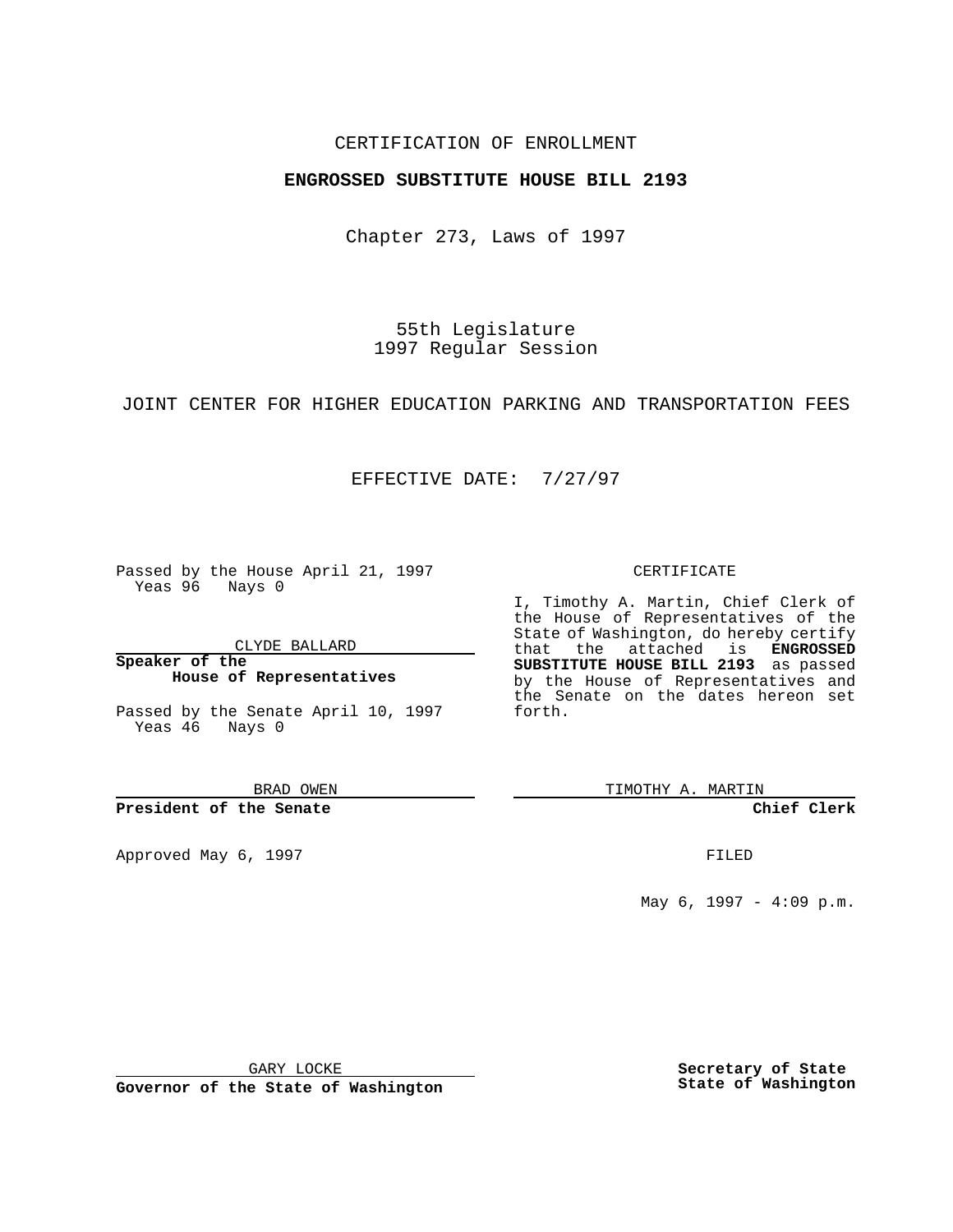# **ENGROSSED SUBSTITUTE HOUSE BILL 2193** \_\_\_\_\_\_\_\_\_\_\_\_\_\_\_\_\_\_\_\_\_\_\_\_\_\_\_\_\_\_\_\_\_\_\_\_\_\_\_\_\_\_\_\_\_\_\_

\_\_\_\_\_\_\_\_\_\_\_\_\_\_\_\_\_\_\_\_\_\_\_\_\_\_\_\_\_\_\_\_\_\_\_\_\_\_\_\_\_\_\_\_\_\_\_

## AS AMENDED BY THE SENATE

Passed Legislature - 1997 Regular Session

#### **State of Washington 55th Legislature 1997 Regular Session**

**By** House Committee on Higher Education (originally sponsored by Representatives Carlson, D. Sommers, Gombosky, Benson and Mielke; by request of Joint Center for Higher Education)

Read first time 03/03/97.

 AN ACT Relating to the joint center for higher education transportation and parking fees and higher education parking fees; amending RCW 28B.130.020 and 43.01.236; and adding a new section to chapter 28B.25 RCW.

5 BE IT ENACTED BY THE LEGISLATURE OF THE STATE OF WASHINGTON

6 NEW SECTION. **Sec. 1.** A new section is added to chapter 28B.25 RCW 7 to read as follows:

8 (1) The joint center board may:

9 (a) Adopt rules governing pedestrian traffic and vehicular traffic 10 and parking upon lands and facilities of the center;

11 (b) Establish, collect, and retain parking fees for faculty, staff, 12 students, and visitors using the Riverpoint higher education parking 13 facility;

14 (c) Adjudicate matters involving parking infractions internally; 15 and

16 (d) Collect and retain any penalties for parking infractions.

17 (2) If the rules adopted under subsection (1) of this section 18 provide for internal adjudication of parking infractions, a person 19 charged with a parking infraction who deems himself or herself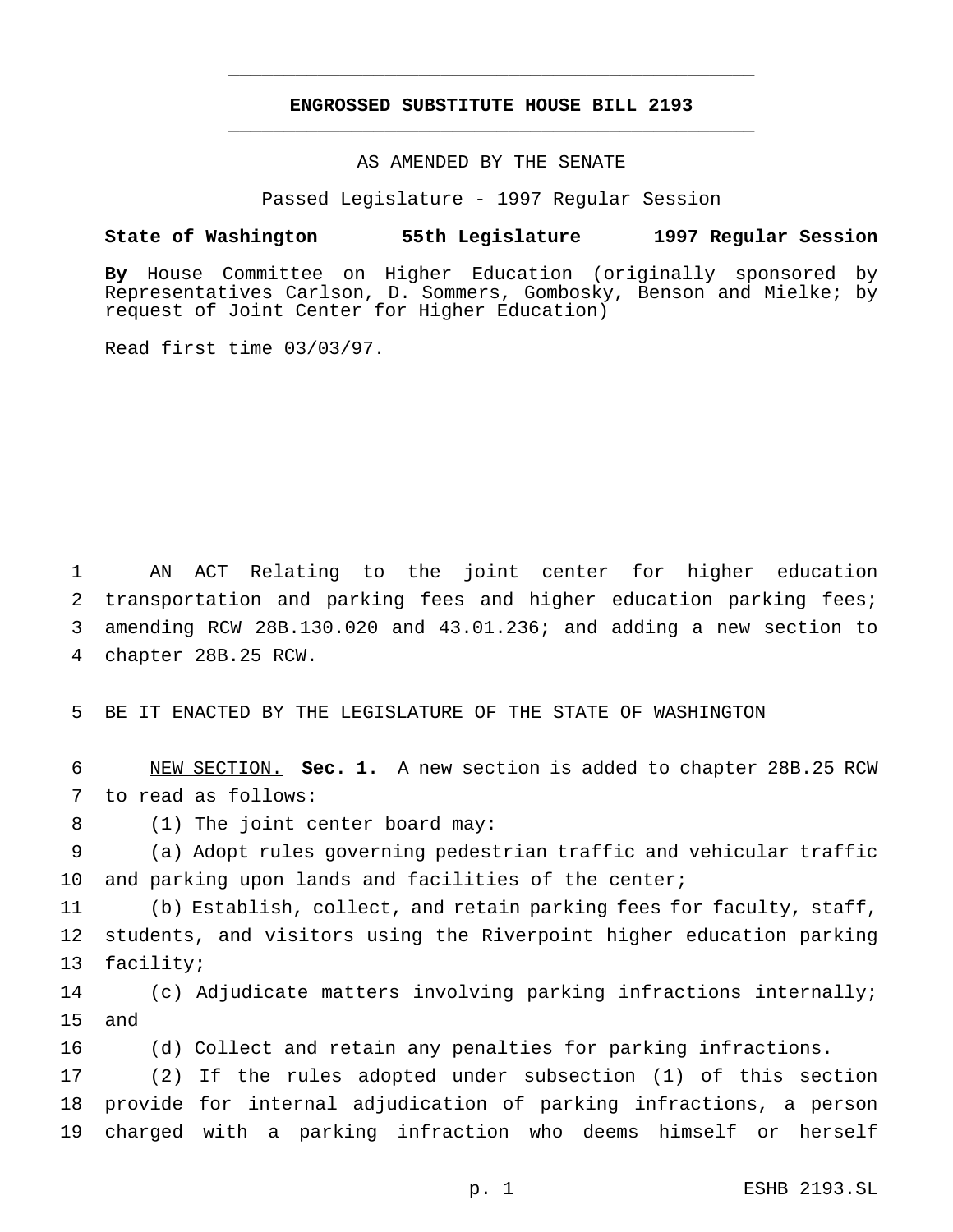aggrieved by the final decision in an internal adjudication may, within ten days after written notice of the final decision, appeal by filing a written notice thereof with the joint center board. Documents relating to the appeal shall immediately be forwarded to the district court in the county in which the offense was committed, which court shall have jurisdiction over such offense and such appeal shall be heard de novo.

 (3) Any funds collected under this section shall be used for the joint center's parking program.

 **Sec. 2.** RCW 28B.130.020 and 1993 c 447 s 3 are each amended to read as follows:

 (1) The governing board of an institution of higher education as defined in RCW 28B.10.016 may impose either a voluntary or a mandatory transportation fee on employees and on students at the institution. 15 The board of the joint center for higher education under chapter 28B.25 16 RCW may impose either a voluntary or a mandatory transportation fee on 17 faculty and staff working at the Riverpoint higher education park and 18 on students attending classes there. The transportation fee shall be used solely to fund transportation demand management programs that reduce the demand for campus and neighborhood parking, and promote alternatives to single-occupant vehicle driving. If the board charges a mandatory transportation fee to students, it shall charge a mandatory transportation fee to employees. The transportation fee for employees may exceed, but shall not be lower than the transportation fee charged to students. The transportation fee for employees may be deducted from the employees' paychecks. The transportation fee for students may be imposed annually, or each academic term. For students attending community colleges and technical colleges, the mandatory transportation fee shall not exceed sixty percent of the maximum rate permitted for services and activities fees at community colleges, unless, through a vote, a majority of students consent to increase the transportation fee. For students attending four-year institutions of higher education 33 or classes at the Riverpoint higher education park, the mandatory transportation fee shall not exceed thirty-five percent of the maximum rate permitted for services and activities fees at the institution 36 where the student is enrolled unless, through a vote, a majority of students consents to increase the transportation fee. The board may